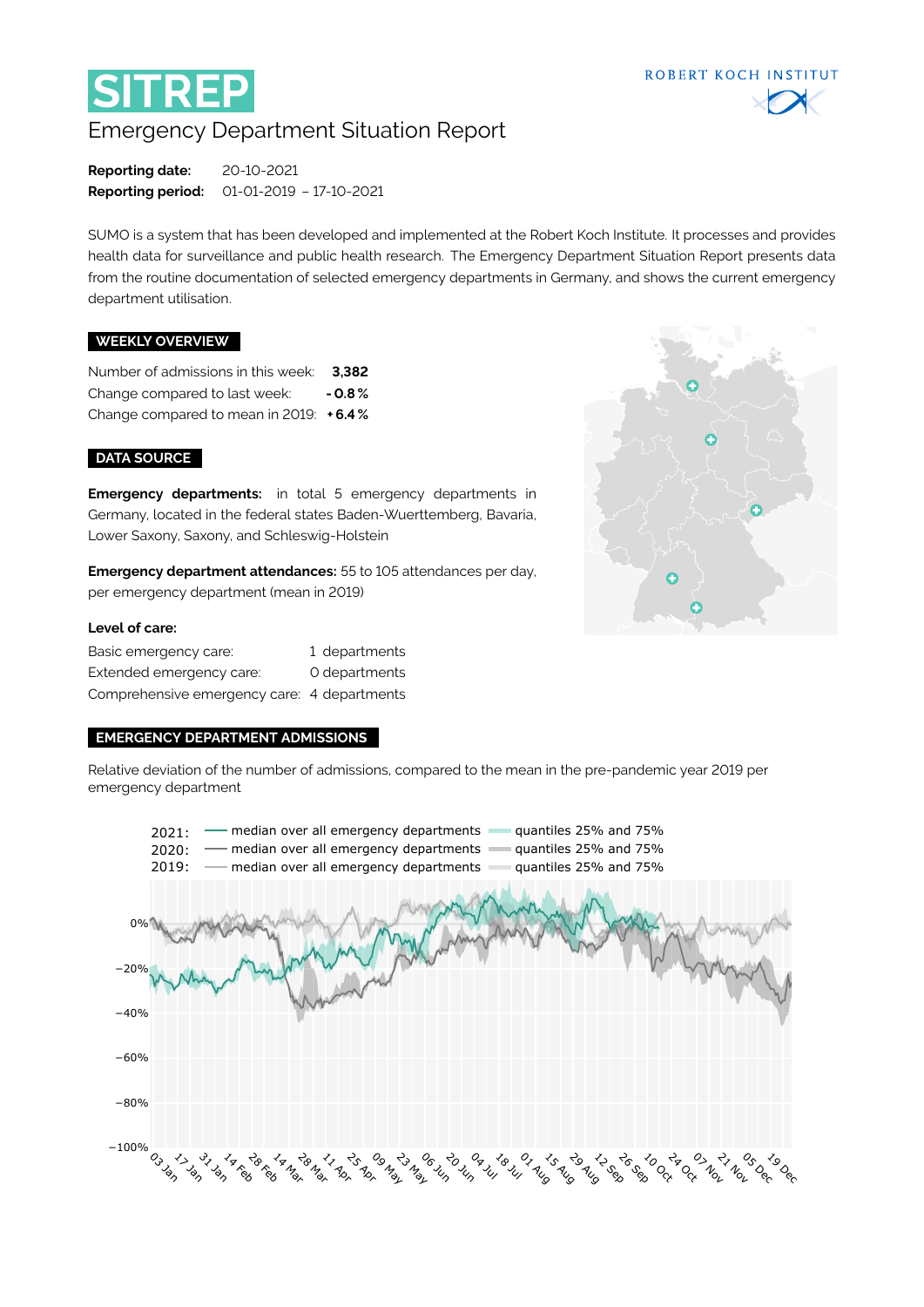# suno



# **AGE**

# **Overview of all age groups in 2021**



#### **Comparison of all age groups with last years**

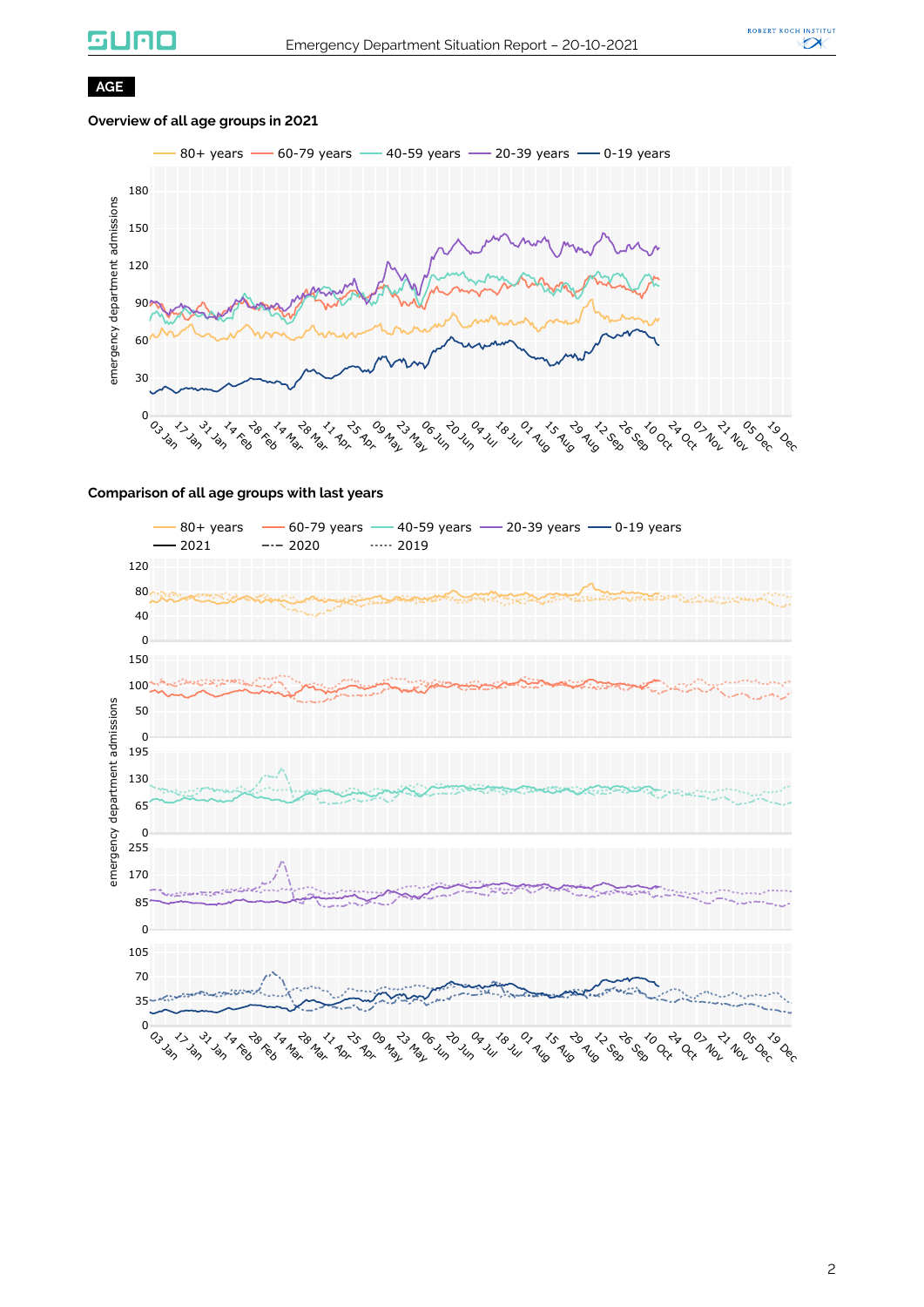# **GUNO**



# **TRIAGE**

### **Overview of all triage levels in 2021**



#### **Comparison of all triage levels with last years**



Based on 5 out of 5 emergency departments, triage is available for 94.6 % of the admissions and displayed here.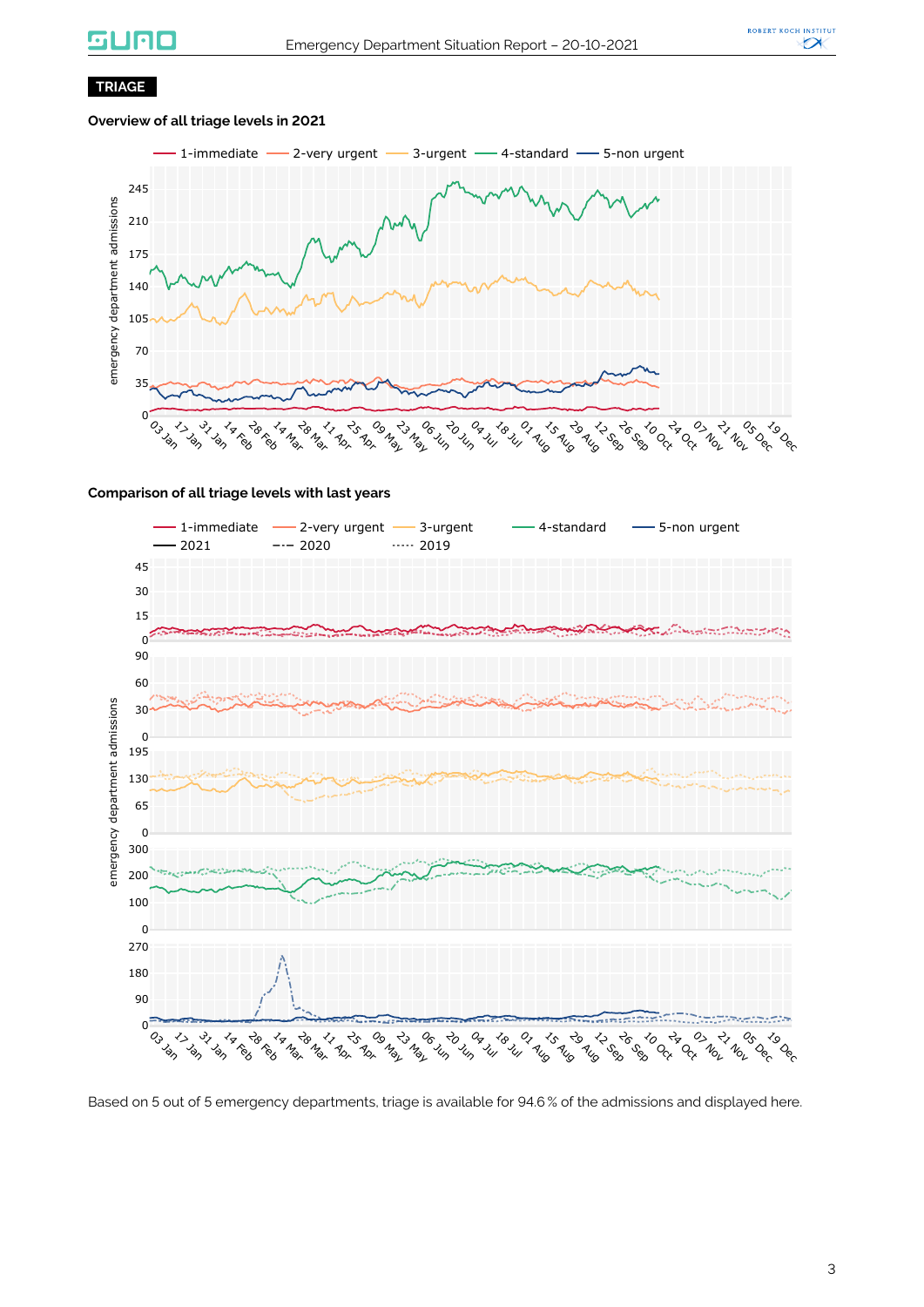

# **CHIEF COMPLAINT**

# **Respiratory chief complaints**



#### **Cardiovascular chief complaints**



#### **Neurological chief complaints**



In 5 out of 5 emergency departments the chief complaint is available for 92.8% of admissions. The selected groups represent 24.5 % of the admissions with a chief complaint.